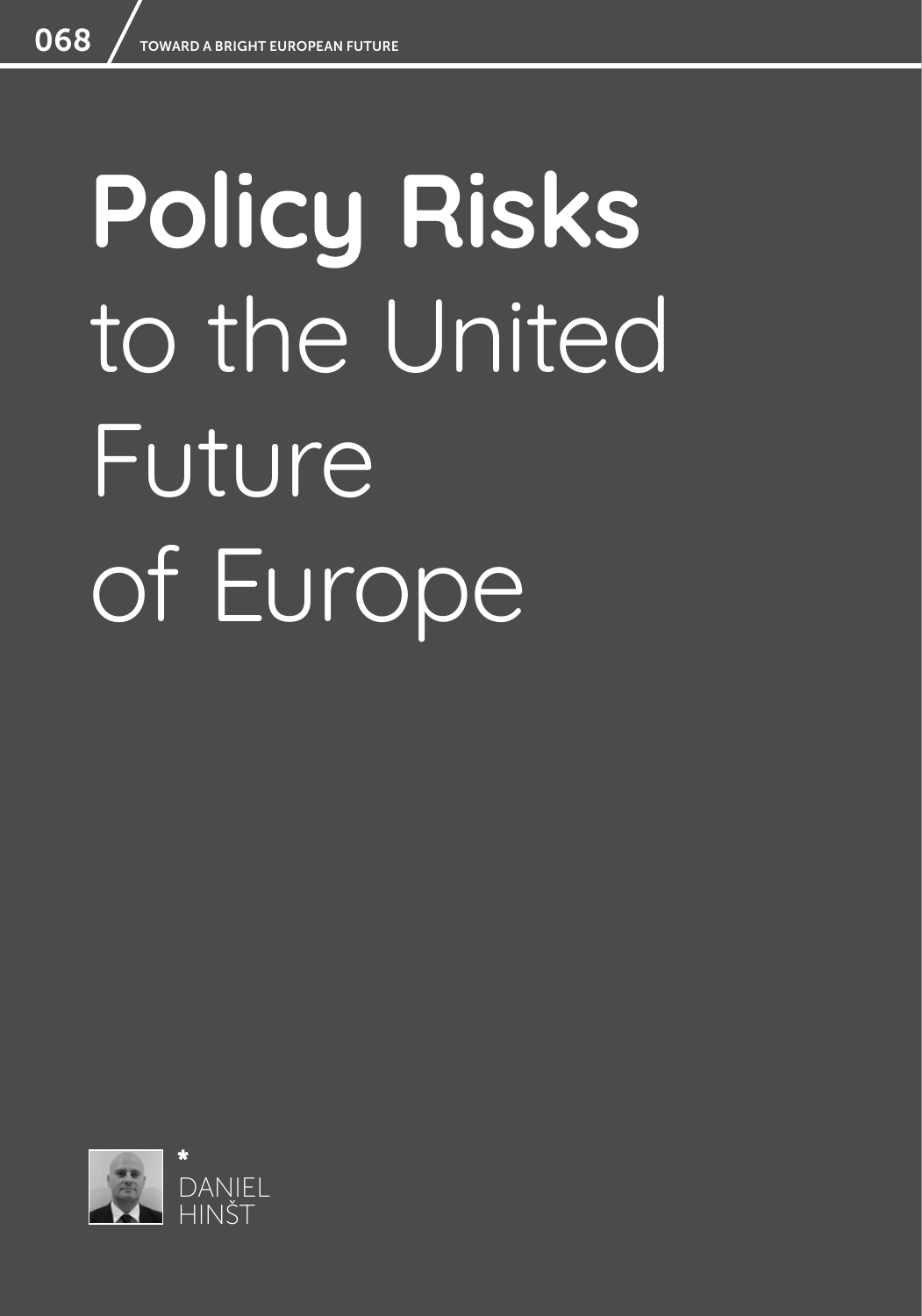**EXECUTE:** The cornerstone of building and strengthening liberal democracies within the transatlantic world and allied countries. The European Union (EU) and NATO, together uropean integration has been the cornerstone of building and strengthening liberal democracies within the transatlantic world and allied countries. The with the Anglo-Saxon countries and allies, represent the institutional architecture of liberal international order. However, freedom and democracy are facing policy risks that affect European integration, mostly due to rising populist disinformation as well as Russian aggressive policy.

Protecting the security, freedom, and democracy of the European future and NATOled global order requires building a strong European central intelligence agency in addition to the existing national security systems.

Considerations about a new institutional architecture of Europe open up ideas for building the United States of Europe – fashioned after the United States of America, originally founded on the classical liberal and federalist ideas, as *A New Order of the Ages*. In line with that, building a renewed and potentially federal future of Europe in more liberty, equality, and fraternity shall be taken into consideration.

#### THE NEED FOR BASIC INSTITUTIONS

Together with the United States, the European Union is the building block of the liberal international order. Within that institutional context, NATO provides security infrastructure for this transatlantic alliance. Despite their certain differences, European and American institutions share common values of liberal democracy, including individual freedom, open society, the rule of law, and market economy.

However, those values have been put into question partly due to rising populist disinformation as well as Russian aggressive policy. Attempts by various actors to decrease trust in the transatlantic institutions and European values – considered as liberal in a broader sense – directly affect the future of European integration and its enlargement, not to mention the federalist idea of the European Union.

In order to move toward a federal structure, the EU would need to build basic institutions – such as intelligence and armed forces. Let us, therefore, examine the initiatives and options for creating a European central intelligence agency, to support the existing Common Foreign and Security policy

# 77 TOGETHER WITH THE UNITED STATES, THE EUROPEAN UNION IS THE BUILD-ING BLOCK OF THE LIBERAL INTERNATIONAL ORDER. WITHIN THAT INSTITUTION-AL CONTEXT, NATO PROVIDES SECURITY INFRASTRUCTURE FOR THIS TRANSAT-LANTIC ALLIANCE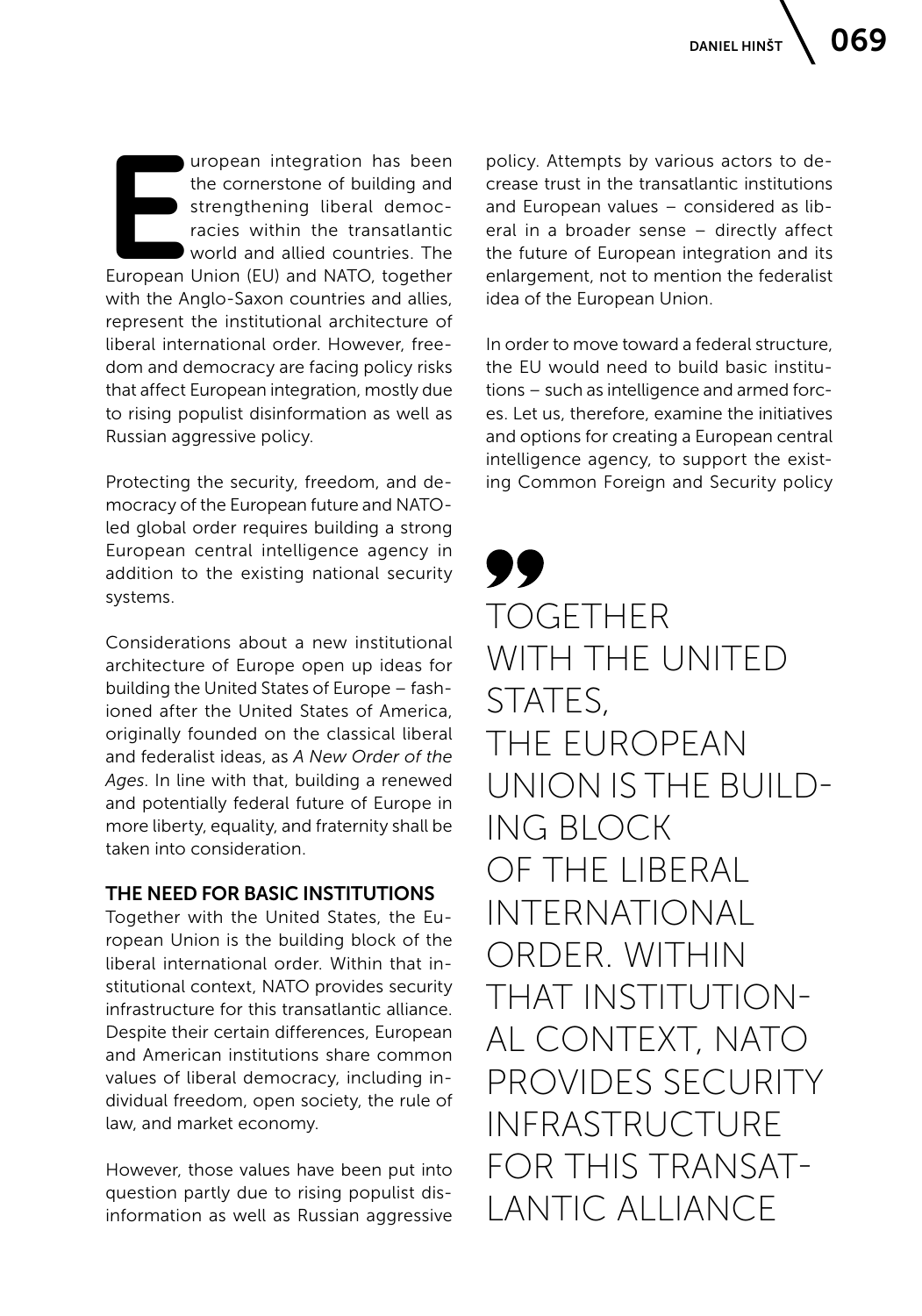within the NATO framework. This way, the EU would be strengthened institutionally as a U.S. partner, instead of relying on the false dilemma of *independence* from the United **States** 

#### THE UNITED STATES OF EUROPE

Ideas focused on European unification have been developing gradually. Since the very inception of the European project, these proposals did not only have a distinct European, but also a transatlantic character. Originally, the notions and heritage mostly associated with the Enlightenment had a major political influence on both the American founding and European integration. There were important actors behind this European idea, including notable and prominent Freemasons - such as Benjamin Franklin, George Washington, Giuseppe Mazzini, Giuseppe Garibaldi, Richard Coundenhove-Kalergi, and Winston Churchill.

Benjamin Franklin drew a European constitutional proposal<sup>1</sup> for a Federal Union and One Grand Republic based on free trade. Franklin even referred to the idea of a "Grand Design"2. Moreover, George Washington also supported European unification $3$ while William Penn had an initiative for the European Parliament<sup>4</sup>.

Meanwhile, French poet Victor Hugo advocated the idea of European fraternity during his 1849 speech at the Internal Peace Congress in Paris. Furthermore, in the context of European liberal revolutions in 1848, leaders of the Italian unification Giuseppe Mazzini and Giuseppe Garibaldi saw European unification as a continuation of Italian unification. It is also worth to mention that a liberal English philosopher John Stuart Mill supported the idea of European unification.

During the First World War, German pastor and liberal politician Friedrich Naumann, in his 1915 book *Mitteleuropa,* advocated the Central European federation as a defense alliance and a single economic area. Within this proposal, Naumann did not put emphasis on government regulations, but rather on voluntary exchange of labor, ideas and culture, as well as well-organized German entrepreneurs. It could be assumed that

TT THROUGHOUT THE 21<sup>ST</sup> CENTURY, SEVERAL PROMINENT POLITICIANS HAVE ALSO SUPPORTED THE IDEA OF BRINGING EUROPEAN STATES CLOSER TOGETHER

<sup>1</sup> [https://www.europewatchdog.info/en/council-of](https://www.europewatchdog.info/en/council-of-europe/united-europe/ )[europe/united-europe/](https://www.europewatchdog.info/en/council-of-europe/united-europe/ ) 

<sup>2</sup> [http://www.sirjournal.org/research/2018/1/29/ben](http://www.sirjournal.org/research/2018/1/29/ben-franklin-and-the-united-states-of-europe)[franklin-and-the-united-states-of-europe](http://www.sirjournal.org/research/2018/1/29/ben-franklin-and-the-united-states-of-europe)

<sup>3</sup> Reding V. (2012) *Why We Need a United States of Europe Now*, a speech delivered on November 8, European Commission. Available [online]: [https://ec.europa.](https://ec.europa.eu/commission/presscorner/detail/en/SPEECH_12_796) [eu/commission/presscorner/detail/en/SPEECH\\_12\\_796](https://ec.europa.eu/commission/presscorner/detail/en/SPEECH_12_796)

<sup>4</sup> [https://www.opendemocracy.net/en/can-europe](https://www.opendemocracy.net/en/can-europe-make-it/william-penn-englishman-who-invented-european-parliament/)[make-it/william-penn-englishman-who-invented-eu](https://www.opendemocracy.net/en/can-europe-make-it/william-penn-englishman-who-invented-european-parliament/)[ropean-parliament/](https://www.opendemocracy.net/en/can-europe-make-it/william-penn-englishman-who-invented-european-parliament/)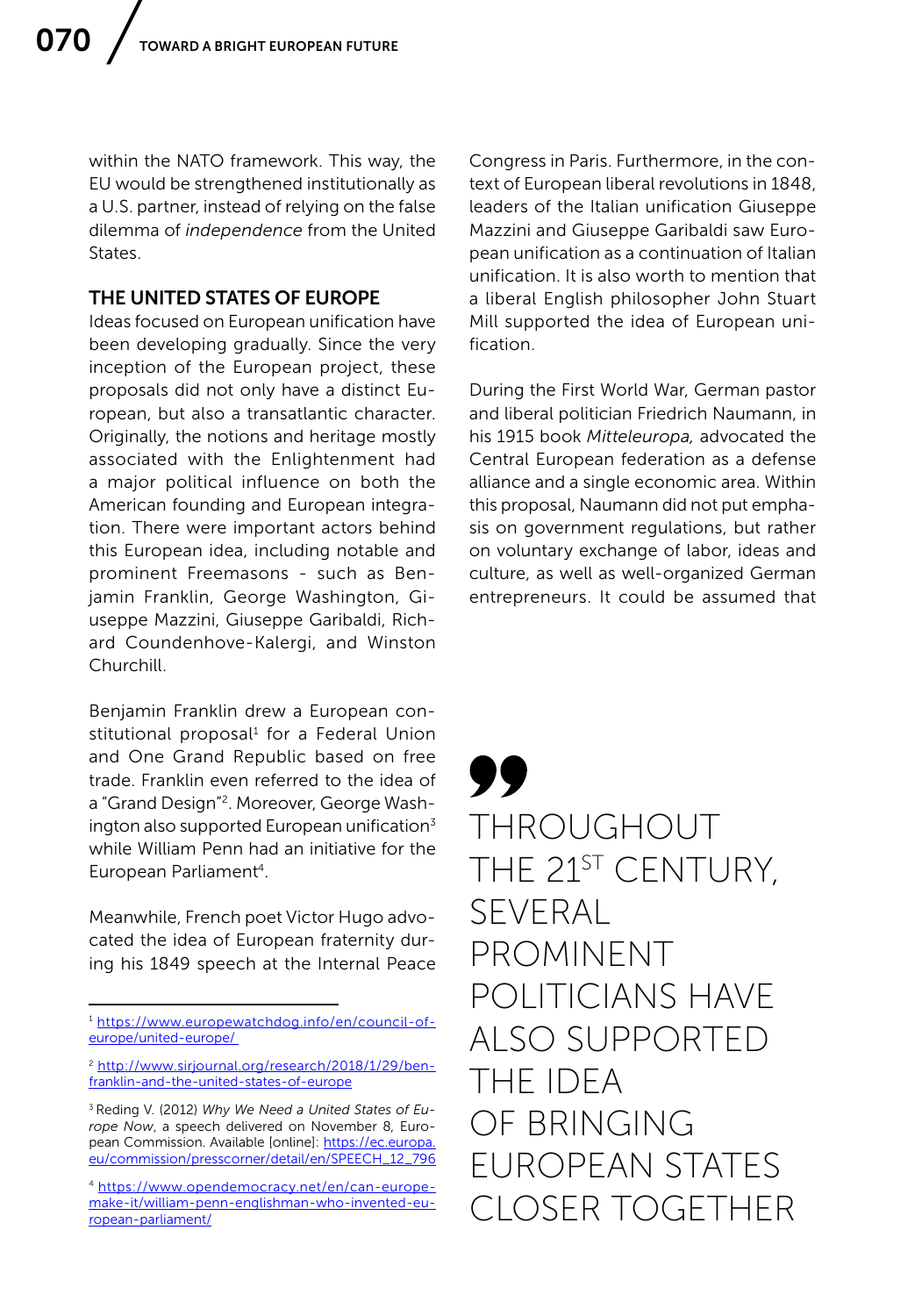Naumann's idea also envisaged a greater (continental) European federation<sup>5</sup>.

In 1931, Richard Coundenhove-Kalergi founded the Pan-European Movement in Vienna. Furthermore, French politician and Prime Minister Édouard Herriot and British politician Arthur Salter wrote books about the United States of Europe. Finally, Winston Churchill advocated the European Union between continental states, but without the United Kingdom. In 1942, he supported the idea of the United States of Europe with minimized barriers and unrestricted travel. After the Second World War, Churchill supported the same idea in 1946 during his speech at the University of Zurich.

After the Second World War, European integration started to be gradually realized. European institutions were built in various formations, as well as a much broader Council of Europe. Moreover, the 1957 Treaty of Rome and the 2009 Lisbon Treaty support the idea of an ever-closer union<sup>6</sup>.

Throughout the  $21<sup>st</sup>$  century, several prominent politicians have also supported the idea of bringing European states closer together. Former European Commission's Vice President Viviane Reding advocated for a political union in the form of the United States of Europe as a logical next step after a common currency. In her 2012 speech in Passau, Reding referred primarily to the

# 77 THATCHER WAS SUSPICIOUS OF EUROPEAN INTEGRATION, A POLITICAL UNION, AND FEDERALISM

ideas of Victor Hugo<sup>7</sup>. Former European parliamentary liberal leader Guy Verhofstadt fosters the idea of the United States of Europe as a federation, but not a superstate8. Verhofstadt's book *Europe's Last Chance* (2017) advocates a fully-fledged federal Union<sup>9</sup>. It is worth remembering that Verhofstadt is a part of the Spinelli Group, a network of like-minded federalists in the European Parliament<sup>10</sup> backed by the Union of European Federalist<sup>11</sup>. It will be interesting to see to what extent the federalist idea has been present in the debate about Europe.

#### THE FEDERALIST DILEMMA

While, for example, the United States, Canada, Australia, Austria, and Germany are federations, consisting of states/districts, the

<sup>5</sup> Greiner F. (2015) *Articulating Europe During the Great War: Friedrich Naumann's Idea of Mitteleuropa and Its Public Reception in Germany, England and the USA*. Available [online]: [https://www.ledonline.it/index.php/](https://www.ledonline.it/index.php/LCM-Journal/article/view/912/774 ) [LCM-Journal/article/view/912/774](https://www.ledonline.it/index.php/LCM-Journal/article/view/912/774 ) 

<sup>6</sup> However, concrete planning to implement this federal idea would require a sufficient level of public and political support among Europeans and the member states. While it is necessary to have an open discussion about the European long-term future, it is also necessary to communicate potential reform ideas in a way that populists do not use for boosting already growing Euroscepticism.

<sup>7</sup> Reding V. (2012) *Why We Need a United States of Europe Now*, a speech delivered on November 8, European Commission. Available [online]: [https://ec.europa.](https://ec.europa.eu/commission/presscorner/detail/en/SPEECH_12_796) [eu/commission/presscorner/detail/en/SPEECH\\_12\\_796](https://ec.europa.eu/commission/presscorner/detail/en/SPEECH_12_796)

<sup>8</sup> [https://www.euronews.com/2019/05/13/guy-verhof](https://www.euronews.com/2019/05/13/guy-verhofstadt-eu-presidential-hopeful-talks-to-euronews )[stadt-eu-presidential-hopeful-talks-to-euronews](https://www.euronews.com/2019/05/13/guy-verhofstadt-eu-presidential-hopeful-talks-to-euronews ) 

<sup>9</sup> Verhofstadt, G. (2017) *Europe's Last Chance - Why the European States Must Form a More Perfect Union*, New York: Basic Books.

<sup>10</sup> <https://thespinelligroup.eu/>

<sup>11</sup> [https://www.federalists.eu/fileadmin/files\\_uef/Spi](https://www.federalists.eu/fileadmin/files_uef/Spinelli_Group_Page/2018_Manifesto_EN.pdf )[nelli\\_Group\\_Page/2018\\_Manifesto\\_EN.pdf](https://www.federalists.eu/fileadmin/files_uef/Spinelli_Group_Page/2018_Manifesto_EN.pdf )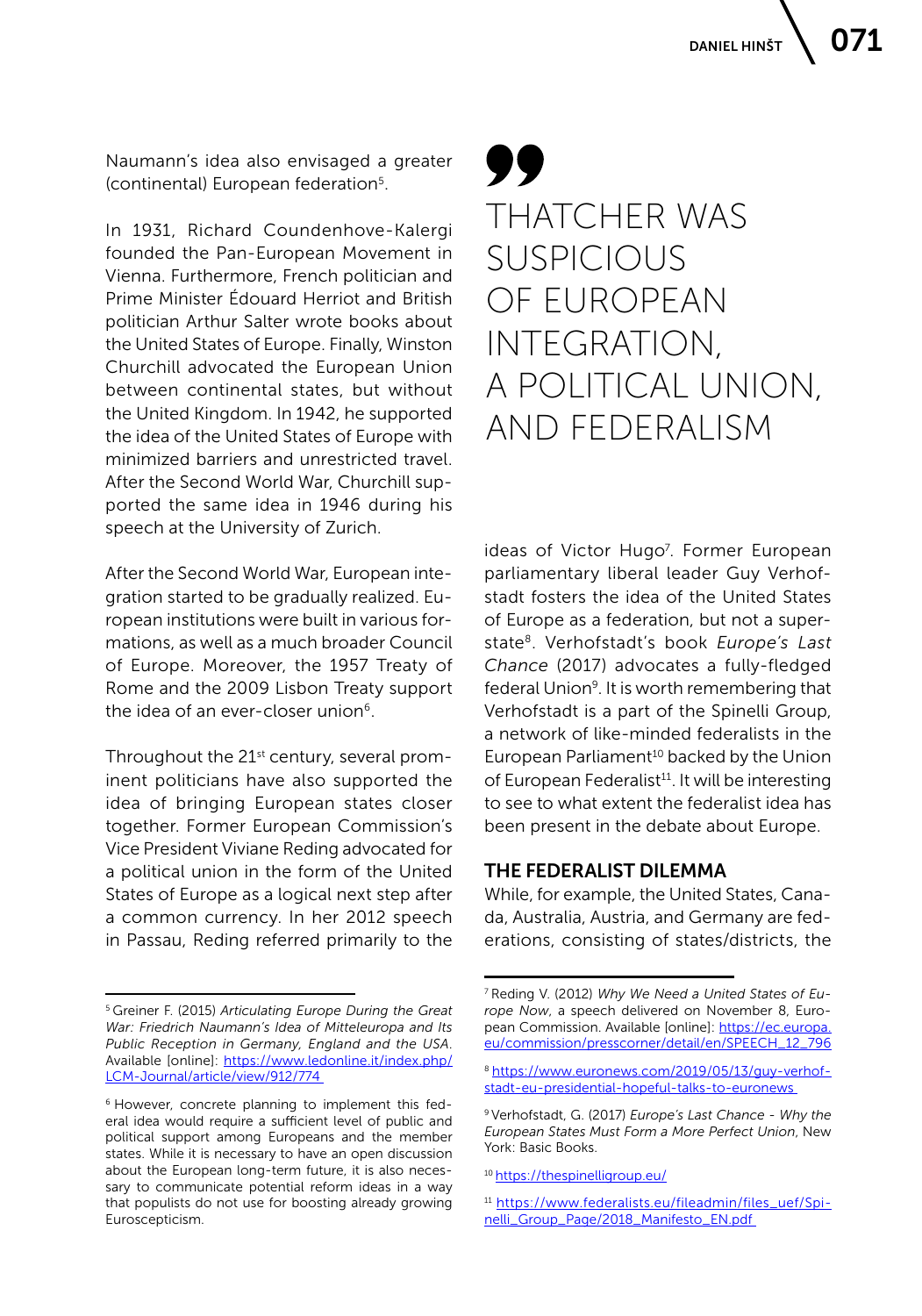European Union is a unique supranational and intergovernmental polity without a federal structure.

Although federalism is usually perceived as a progressive attempt to increase the size of the central government and its bureaucracy, the federalist idea should not be exclusively mixed with such perceptions. In this context, it is important to mention Margaret Thatcher who was strongly against European federal superstate as undemocratic. However, Thatcher noticed that, for example, American federalism means restoring power to states<sup>12</sup>.

On the one hand, Thatcher was suspicious of European integration, a political union, and federalism. On the other hand, Thatcher was against creating a strongly bureaucratic superstate led by French ideas directed against neoliberalism, while she saw the importance of the single market. It seems that Thatcher put Europe in a classical dilemma – a federalist superstate led by the French, versus a Europe of strong nations connected by means of the single market.

European unity should certainly not be a projection and extension of national interests of particular member states, especially those who are critical to so-called *neoliberalism* and American foreign policy. Secondly, more European integration and even federalism should not be equalized with more bureaucracy and higher centralization, although these risks can appear even without further integration toward federalism. Therefore, a potential federalist option for Europe should rather be the classical American version adopted into the European context. Perhaps Thatcher would agree with that (especially nowadays, when the United Kingdom is not a part of the EU

99 EUROPEAN UNITY SHOULD CERTAINLY NOT BE A PROJECTION AND EXTENSION OF NATIONAL INTERESTS OF PARTICULAR MEMBER STATES, ESPECIALLY THOSE WHO ARE CRITICAL TO SO-CALLED NEOLIBERALISM AND AMERICAN FOREIGN POLICY

anymore), the same way as Churchill supported the United States of Europe without the UK.

Federalism does not undermine national identities and member states' legacies – it can only strengthen their positions. However, Europe is not just about different nations coming together – the European vision stems from strong individuals, communities, and active citizens, who want to work on self-improvement and prosperity. Therefore, individuals are the main architects of

<sup>12</sup> Thatcher, T. (2003) *Statecraft: Strategies for a Changing World*, London: HarperCollinsPublishers.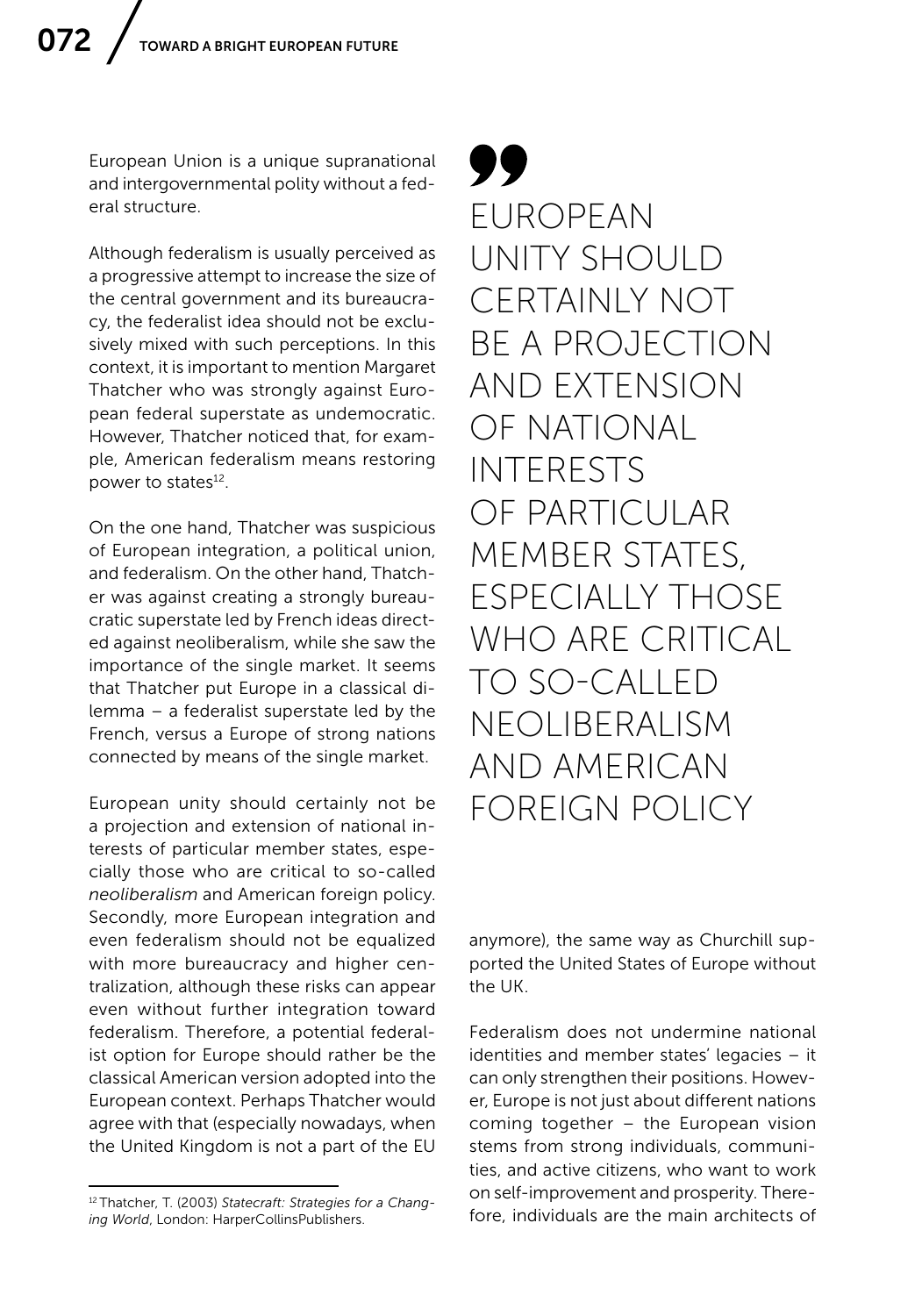99 FEDERALISM DOES NOT UNDERMINE NATIONAL IDENTITIES AND MEMBER STATES' LEGACIES – IT CAN ONLY STRENGTHEN THEIR POSITIONS

freedom and nations are as strong as individuals are free.

## FORGOTTEN IMPORTANCE OF CIVIC EDUCATION

Especially due to rising Euroscepticism, European integration and the federalist idea need a common identity, values, and virtues. Despite the motto *United in Diversity*, the majority of Europeans still lack this sense of unity, in comparison to the United States of America. It is difficult to assume that America was founded without obstacles to federalist unification of different states.

Therefore, it is important to understand the legacy of the U.S. Founding Fathers' vision to create an exceptional historical experiment based on the enlightened classical liberal ideas inspired by Reformed Christianity, purified from medieval European legacies of clericalism, hierarchies, and corruptive

collusions with absolutist rulers. This newly formed American framework connected many Founding Fathers and other influential Americans within the Freemasonry as the leading manifestation of the Enlightenment, as the basis for building *A New Order of the Ages13*.

In his book on *The Political Theory of the American Founding* Thomas G. West (2017) describes the political ideas behind building the American federal experiment based on democratic self-government. West points out important policy areas for the American federal government, such as protecting the natural rights to life, liberty, and property through domestic and foreign policy; trade policy and market freedom; reliable money for exchanging goods and services; border protection; rule of law protected by free, impartial, and independent judiciary; basic safety net and public education. Concerning the latter, West refers to several Founding Fathers who emphasized the development of civic virtues to protect the constitution, to secure liberty, and promote civic humanism. He also mentions thoughts of Benjamin Franklin, according to whom only virtuous people have the capability for freedom, and thoughts of James Madison that government will fail without virtue. West goes on to state that the founders saw the need for moral education based on the rational knowledge of natural rights in order to support institutions and good government.

In particular, Thomas Jefferson emphasized the role of pre-university education to instruct about rights, interests, and duties, and the role of university education to understand principles of politics, order, and virtue. In line with that, West illustrates that the government supported state universities

<sup>13</sup> The original reads *Novus Ordo Seclorum*. See: [https://](https://www.greatseal.com/mottoes/seclorum.html  ) [www.greatseal.com/mottoes/seclorum.html](https://www.greatseal.com/mottoes/seclorum.html  )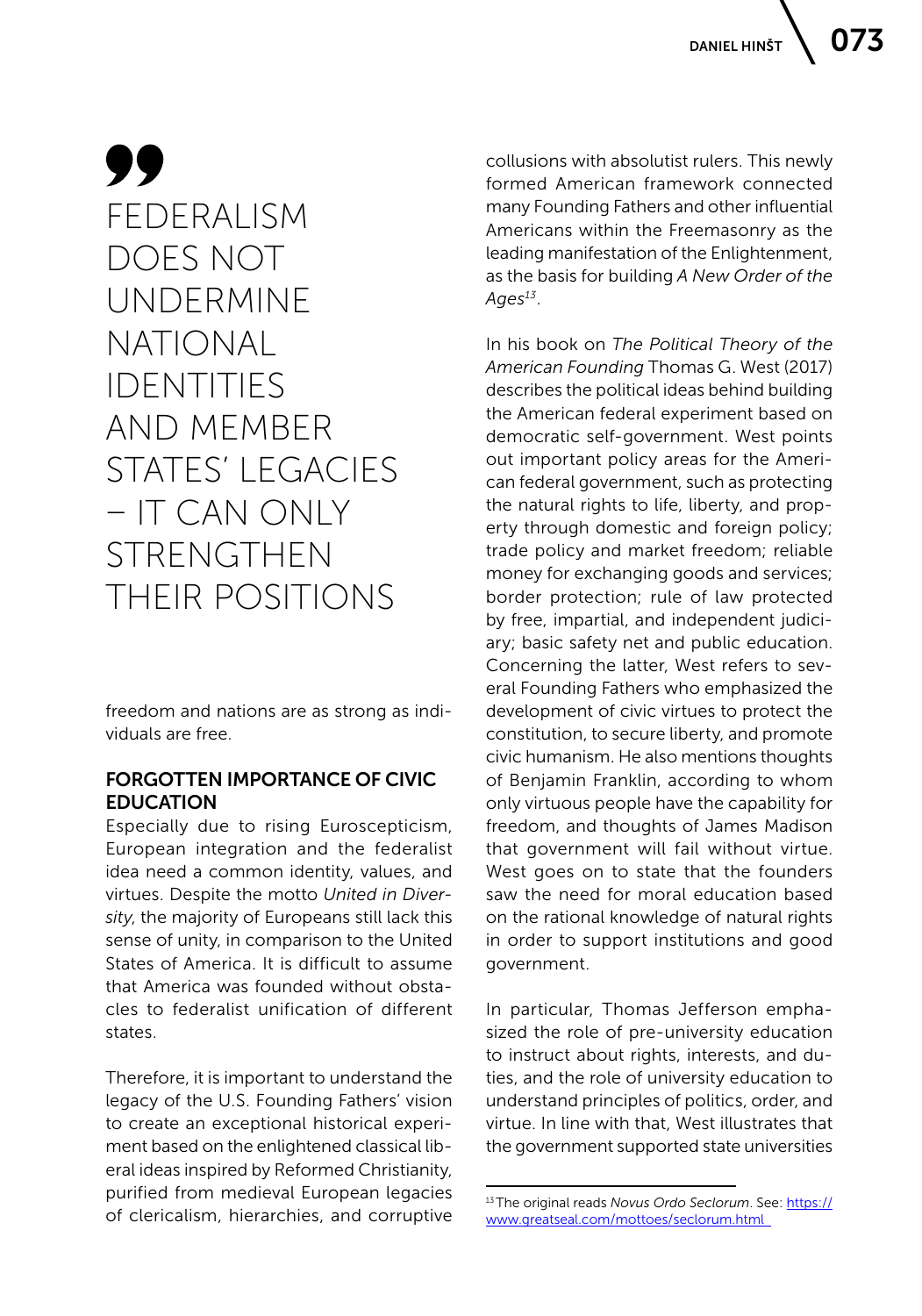99 A FUNCTIONING DEMOCRATIC GOVERNMENT AND OPEN SOCIETY REQUIRE A COMPREHENSIVE PUBLIC POLICY AND POLITICAL CULTURE BASED ON STRONG CIVIC VIRTUES AND HIGH SOCIAL TRUST

to develop reasoning faculties, enlarge minds, and cultivate morality based on liberal education, with a focus on training sober public servants<sup>14</sup>. In addition to this observation, West mentions the civic virtues of frugality, industry, liberality, moderation, temperance, prudence, wisdom, courage, and justice<sup>15</sup> that were highly important to the Founding Fathers.

Thomas G. West's book illustrates that a functioning democratic government and open society require a comprehensive public policy and political culture based on strong civic virtues and high social trust. Furthermore, the role of public education for civic life and democracy is crucial<sup>16</sup>.

## EUROPEAN VALUES AND POLITICAL DILEMMAS

It is important to understand this context because good governance and democratic institutions even in Europe need to be supported by strong civic education. While national and even regional narratives are strong throughout Europe, there is a question of to what extent European identity and common values could be developed to support further European integration?

American Political Scientist Samuel Huntington emphasizes individuality as the central mark that distinguishes the West<sup>17</sup>. Moreover, Scottish Historian Niall Ferguson mentions many values and legacies of the Western civilization. Among them are devotion to work, accumulation of capital and Protestant work ethic, rational organization, individual freedom, the Enlightenment, scientific revolution, democracy and representative constitutional government, independent courts, property rights, and the freedom of worship<sup>18</sup>. Despite some differences and institutional deficits, these values are common on both sides of the Atlantic and represent the basis for the transatlantic institutions.

<sup>14</sup> West, T.G. (2017) *The Political Theory of the American Founding – Natural Rights, Public Policy, and the Moral Conditions of Freedom*, Cambridge: Cambridge University Press.

<sup>&</sup>lt;sup>15</sup> Ibid. The author mentions several civic virtues in many parts of the book. For information on particular pages, see the Index of the book (p. 419).

<sup>&</sup>lt;sup>16</sup> In line with that, a system of land-grant universities and colleges has been developed in the United States since the 19<sup>th</sup> century. Even the leading private universities, including the elite Ivy League universities (Harvard, Yale, Princeton, etc.) put a strong emphasis on civic education for democracy, together with their initial role of providing education for church ministers.

<sup>17</sup> Huntington, S. (1996) *The Clash of Civilizations and the Remaking of World Order*, New York: Simon & Schuster.

<sup>18</sup> Ferguson, N. (2012) Civilization: *The Six Killer Apps of Western Power*, London: Penguin Books.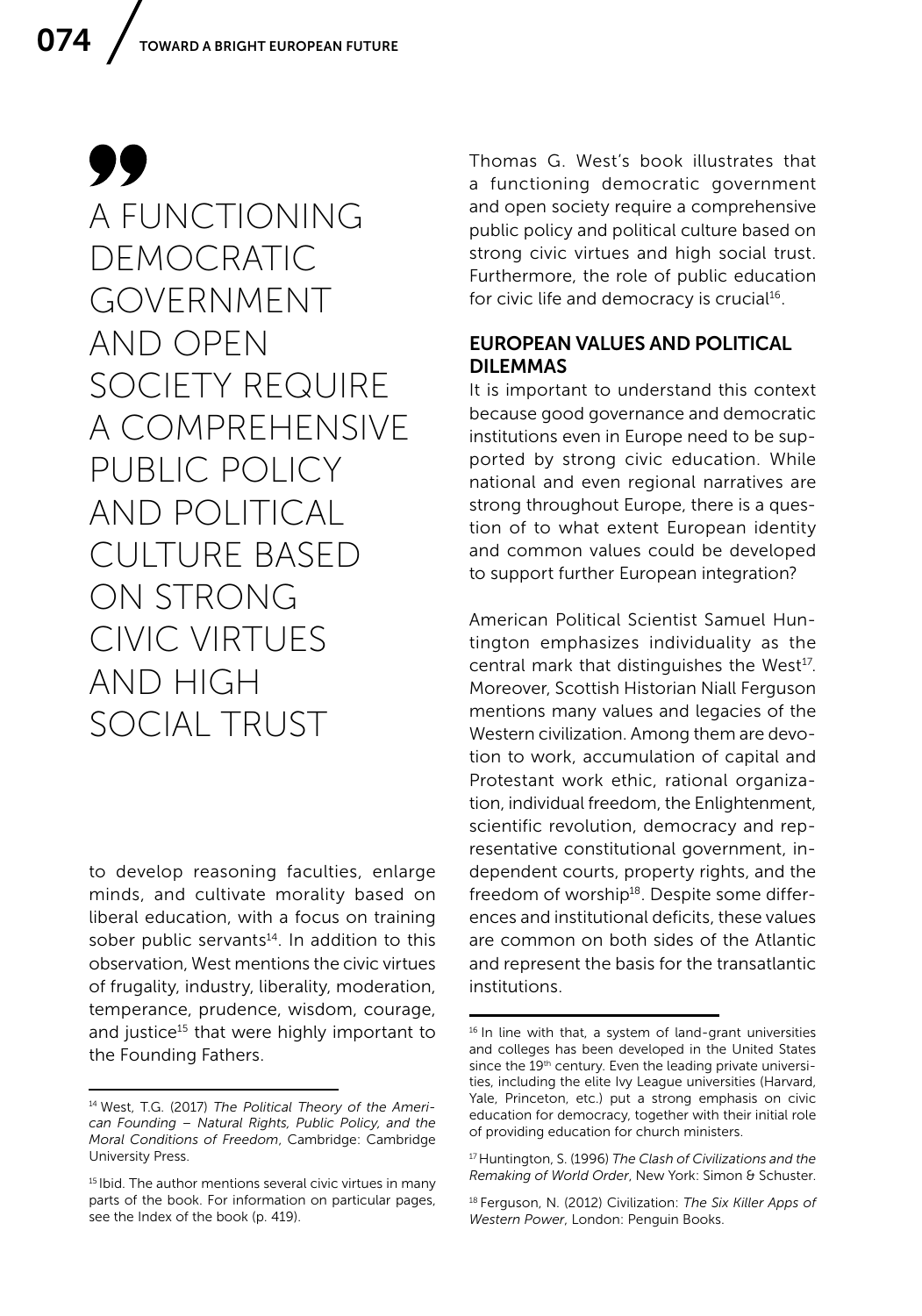As mentioned earlier, the federalist idea cannot afford itself another etiquette of a one-size-fits-all solution. Centralization and uniformity are certainly not European values, but differences in opinions and thoughts within the civilized and constructive framework. United Europe cannot afford exclusivist political ideologies and populism, whether it is backward clerical or fundamentalist agenda on the socially conservative side or progressive-leftist attempts to impose a cancel culture, radical intersectionality, and undermining essential traditions. Therefore, actors on both sides of the political spectrum should strive toward moderation, since center-right and center-left help democracies to consolidate, instead of producing strong ideological divisions.

### THE FRAMEWORK FOR POTENTIAL FEDERAL EU REFORM

Considering the basic functions of the government and the current institutional context of the European Union, there should be a joint security system, including armed forces and the central intelligence agency. In addition to this, the EU already has the institutional framework shared with its member states to protect fundamental market freedoms and competition, as well as a foreign trade policy.

The EU should be based on a strong Parliament and a Council of ministers. The Parliament shall be elected through transnational voting lists, with each national parliament delegating its representatives. The European Commission, as the executive council, should be chosen by its president, and derive its legitimacy from the majority of the Parliament, independently of appointments from the member states $19$ . In line with this, 99 ACTORS ON BOTH SIDES OF THE POLITICAL SPECTRUM SHOULD STRIVE TOWARD MODERATION, SINCE CENTER-RIGHT AND CENTER-LEFT HELP DEMOCRACIES TO CONSOLIDATE, INSTEAD OF PRODUCING **STRONG** IDEOLOGICAL DIVISIONS

European Liberal Youth's proposals for a federal Europe<sup>20</sup> include institutional reforms focused on several areas. The European Commission should transform itself to a political executive branch with a reduced portfolio composed by a coalition and supported by a parliamentary majority $21$ .

<sup>19</sup> Verhofstadt, G. (2017) *Europe's Last Chance - Why the European States Must Form a More Perfect Union*, New York: Basic Books.

<sup>20</sup> [https://www.lymec.eu/about\\_us](https://www.lymec.eu/about_us  )

<sup>21</sup> LYMEC's Vision on Institutional Reform – European Commission. Available [online]: [https://futureu.europa.](https://futureu.europa.eu/processes/Democracy/f/6/proposals/13234) [eu/processes/Democracy/f/6/proposals/13234](https://futureu.europa.eu/processes/Democracy/f/6/proposals/13234)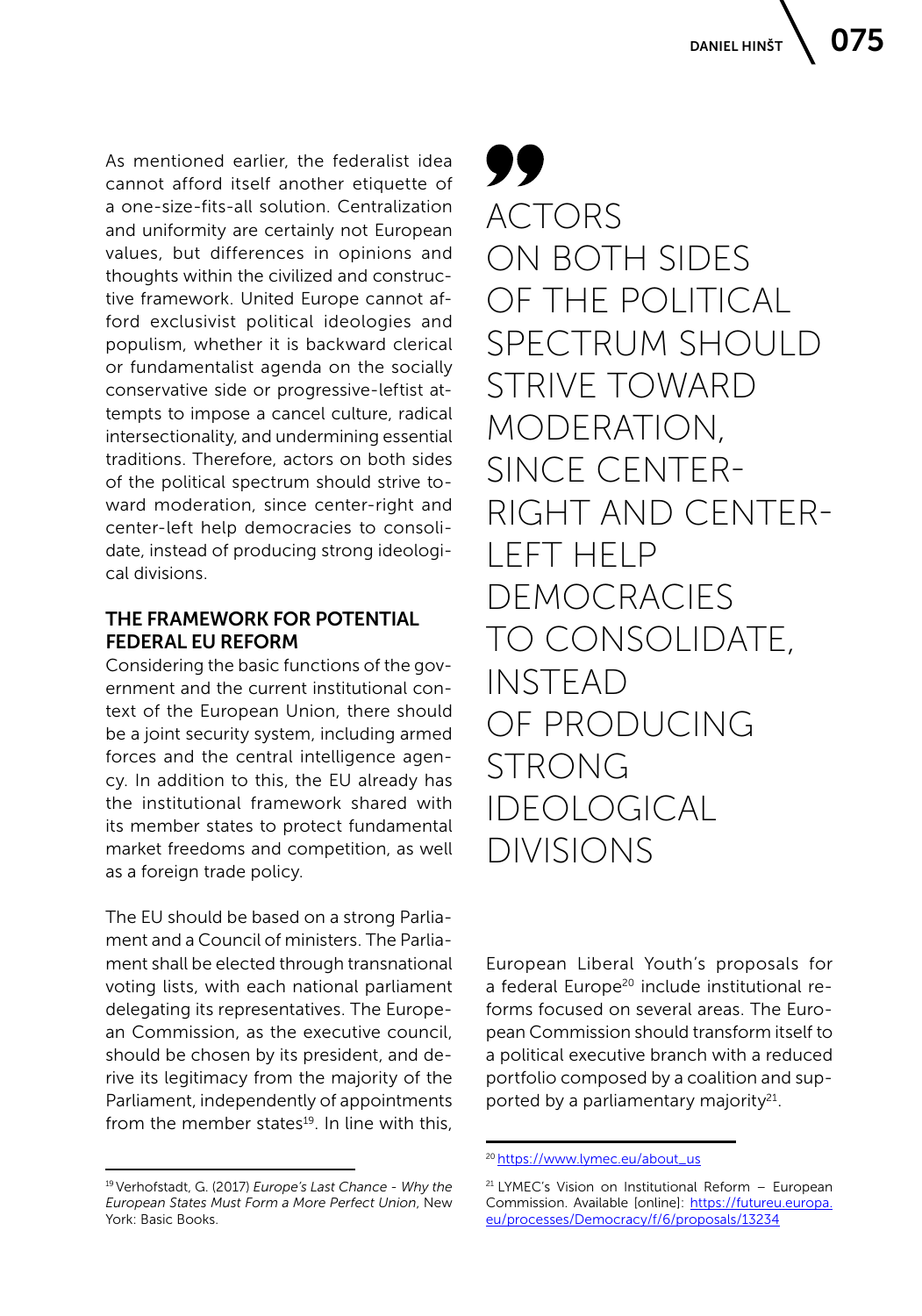At the same time, the European Council should be merged with the Council of the EU<sup>22</sup>, while the European Parliament shall only have a single seat in Brussels $23$ . The Council and the Parliament should then have the right to submit legislative proposals, while the European Union ought to be represented by the President of the Commission<sup>24</sup>. With respect to subsidiarity and the political limits, the EU should focus on trade, internal market, foreign affairs, defense, migration, asylum, fundamental rights, climate, and energy<sup>25</sup> since these policies are of a cross-border and common relevance for Europeans.

Although the European Monetary Union (EMU) exists, the euro is not a common currency in the whole EU. Moreover, unlike the European Free Trade Association (EFTA) and Switzerland, some member states are still not a part of the Schengen area, which guarantees European freedom of movement. Therefore, the federalist concept should consider including all the member states in the EMU and the Schengen area, instead of relying on several fragmentations.

Furthermore, the EU does not have a fiscal union, so the question is to what extent a potential federation would be authorized to collect joint taxes. If we assume that federalism supports a limited government, a potential federal government should not require additional or at least excessive public money to be redistributed through the EU budget, although the EU budget is just around 1% of the GDP (significantly less than in the United States and even Switzerland). In any case, potential European tax policy should accept the tax competition between the member states in order to protect their freedoms concerning personal and corporate income taxes, as well

99 CONSIDERING THE BASIC FUNCTIONS OF THE GOV-ERNMENT AND THE CUR-RENT INSTITU-TIONAL CONTEXT OF THE EUROPE-AN UNION, THERE SHOULD BE A JOINT SECURITY SYS-TEM, INCLUDING ARMED FORCES AND THE CENTRAL INTELLIGENCE AGENCY

<sup>22</sup> LYMEC's Vision on Institutional Reform - European Council. Available [online]: [https://futureu.europa.eu/](https://futureu.europa.eu/processes/Democracy/f/6/proposals/13236) [processes/Democracy/f/6/proposals/13236](https://futureu.europa.eu/processes/Democracy/f/6/proposals/13236)

<sup>23</sup> LYMEC's Vision on Institutional Reform – European Parliament. Available [online]: [https://futureu.europa.eu/](https://futureu.europa.eu/processes/Democracy/f/6/proposals/13237) [processes/Democracy/f/6/proposals/13237](https://futureu.europa.eu/processes/Democracy/f/6/proposals/13237)

<sup>24</sup> LYMEC's Vision on the EU's Democratic Legitimacy. Available [online]: [https://futureu.europa.eu/processes/](https://futureu.europa.eu/processes/Democracy/f/6/proposals/13366) [Democracy/f/6/proposals/13366](https://futureu.europa.eu/processes/Democracy/f/6/proposals/13366)

<sup>25</sup> LYMEC's Vision on the EU's Political Limits. Available [online]: [https://futureu.europa.eu/processes/](https://futureu.europa.eu/processes/Democracy/f/6/proposals/13333) [Democracy/f/6/proposals/13333](https://futureu.europa.eu/processes/Democracy/f/6/proposals/13333)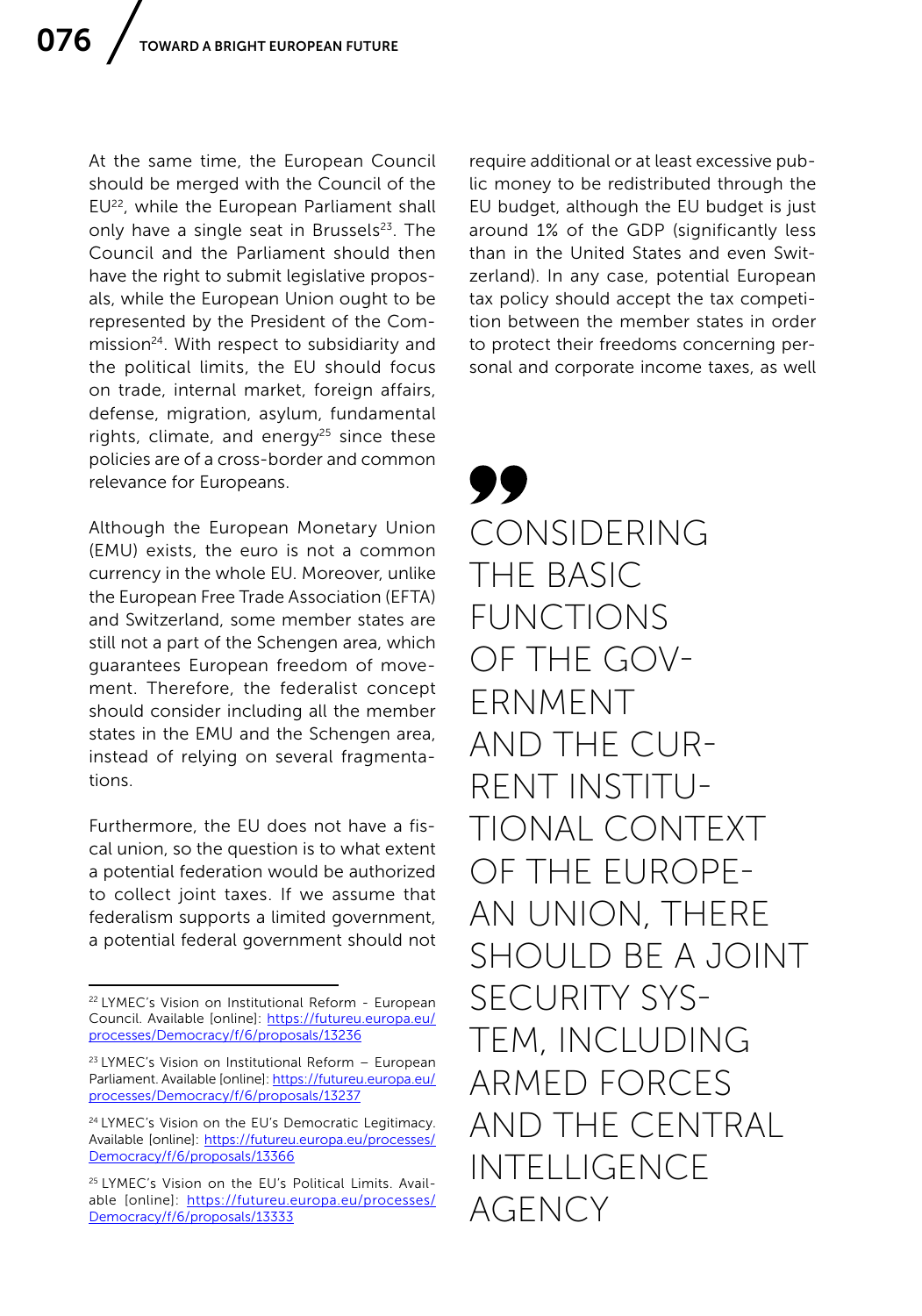99 POTENTIAL EUROPEAN TAX POLICY SHOULD ACCEPT THE TAX COMPE-TITION BETWEEN THE MEMBER STATES IN ORDER TO PROTECT THEIR FREEDOMS CONCERNING PERSONAL AND CORPORATE INCOME TAXES

as a tax-free treatment of reinvested profits (like in Estonia and Latvia). Moreover, despite populist concerns that Europe costs a lot, the EU budget is less than one-fortieth of member state's budgets. Despite this fact, the EU has been referred to in some slogans as *the EUSSR,* although the former Soviet Union and its communist dictatorship controlled 100% of official national income26.

In the potential context of the United States of Europe, European Liberal Forum's *Liberal White Book Europe 2030*27 mentions a common finance minister of the Eurozone. However, the *White Book* warns that this idea would not get a strong popular support, but may instead provoke a backlash and hamper further integration, since the large majority of EU citizens identify exclusively or primarily with their member states $28$ 

Furthermore, despite the need to control the overall level of European government, it is important to tackle populist-led misinformation about the European administration. Simplified conclusions about a large bureaucracy highly depend on the context. While the EU administration has a little bit more than  $30.000$  employees<sup>29</sup> (and a part of them are translators), the U.S. federal government's executive branch has more than 2.7 million civilian employees $30$ .

#### BUILDING THE EUROPEAN CIA

Security is one of the fundamental roles of any government. In liberal democracies, security provides a framework to protect values of individual liberty and our fundamental rights.

A united Europe needs a strong institutional framework at least in its bare minimum – and that is security. The EU has been facing

28 Ibid.

<sup>26</sup> Verhofstadt, G. (2017) *Europe's Last Chance - Why the European States Must Form a More Perfect Union*, New York: Basic Books.

<sup>27</sup> European Liberal Forum (2020) *Liberal White Book Europe 2030, A Liberal Roadmap for a Resilient and Prosperous EMU 3.0*, Chapter 7, p. 248. Available [online]: [https://liberalforum.eu/think-tank/liberal-white-book](https://liberalforum.eu/think-tank/liberal-white-book-europe-2030/)[europe-2030/](https://liberalforum.eu/think-tank/liberal-white-book-europe-2030/)

<sup>29</sup> European Commission (2020) *HR Key Figures*. Available [online]: [https://ec.europa.eu/info/sites/default/files/](https://ec.europa.eu/info/sites/default/files/european-commission-hr_key_figures_2020_en.pdf ) [european-commission-hr\\_key\\_figures\\_2020\\_en.pdf](https://ec.europa.eu/info/sites/default/files/european-commission-hr_key_figures_2020_en.pdf ) 

<sup>30</sup> Congressional Research Service (2021) *Federal Workforce Statistics Sources: OPM and OMB, Updated on June 24, 2021*, Table 3, Page 6. Available [online]: [htt](https://fas.org/sgp/crs/misc/R43590.pdf)[ps://fas.org/sgp/crs/misc/R43590.pdf](https://fas.org/sgp/crs/misc/R43590.pdf)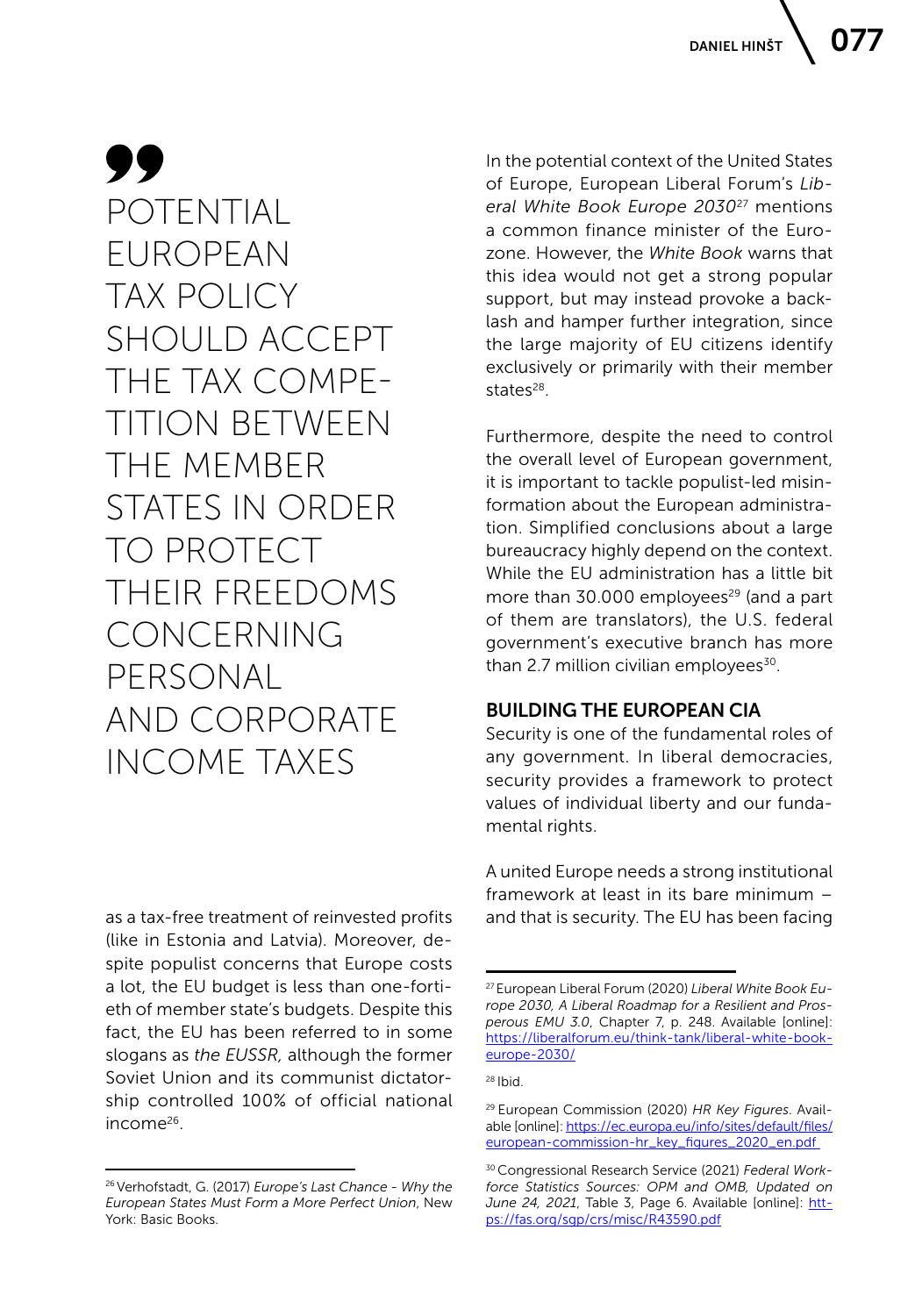# 99 EUROPE NEEDS A STRONG TRANSATLANTIC ALLIANCE, INCLUDING JOINT AND COORDINATED INTELLIGENCE COOPERATION WITHIN THE NATO ALLIANCE

a rising risk of Russian and Chinese authori $t$ arian influence $31$  supported with disinformation against its member states. Terrorist threats should also be taken into account as well as Russian aggressive policy. These core reasons pose sufficiently big challenges that require a joint intelligence community and a dedicated central agency, in addition to the existing national agencies.

Europeans need a joint foreign and security policy, which would be easier to coordinate and cooperate within the EU and with the United States, set within the NATO framework. History shows that Europe was not able to solve any conflict alone, nor can Europe do much on its continent with regard to Russian aggression in Ukraine. Therefore, Europe needs a strong transatlantic alliance,

including joint and coordinated intelligence cooperation within the NATO alliance.

No matter how far the European integration would reach, security policy should remain the competence of the member states. However, rising cross-border security challenges, within the Union and throughout the world, from terrorism to rising authoritarian influence, justify the need to create a European central intelligence agency. Member states cannot solve these complex global risks alone, especially because these policy risks challenge the global role of Europe.

Although the EU has a certain institutional level concerning intelligence policy, it is far from a comprehensive and holistic framework. In 2012, the EU formed the European Union Intelligence and Situation Center (EU INTCEN). Since 2011, it has been a part of the European External Action Service (EEAS) and under the authority of the EU's High Representative. EU INTCEN succeeded the Joint Situation Center (SITCEN), whose mission was to focus on early warnings, diplomatic reporting, non-military intelligence, and crisis task force.

The current EU intelligence structures are flawed, and the intelligence sharing is selective, while the EU heavily relies on NATO's capacity. The central intelligence agency would help the EU to enter the international scene<sup>32</sup>, while the current capacity of the EU to produce its own security intelligence is low and depends on information sharing between the national agencies $33$ . So far, there have been intergovernmental initiatives to improve European intelligence

<sup>31</sup> [https://www.kremlinwatch.eu/userfiles/handbook](https://www.kremlinwatch.eu/userfiles/handbook-on-countering-russian-and-chinese-interference-in-europe.pdf)[on-countering-russian-and-chinese-interference-in](https://www.kremlinwatch.eu/userfiles/handbook-on-countering-russian-and-chinese-interference-in-europe.pdf)[europe.pdf](https://www.kremlinwatch.eu/userfiles/handbook-on-countering-russian-and-chinese-interference-in-europe.pdf)

<sup>32</sup> Christodoulos, I. (2013) *Is a European Union Central Intelligence Agency Needed?*, Research Paper No. 161. Available [online]:<https://rieas.gr/images/rieas161.pdf>

<sup>33</sup> Estevens, J. (2020) "Building Intelligence Cooperation in the European Union". [in]: *Janus.net*, E-Journal of International Relations, Vol. 11(2). Available [online]: <https://doi.org/10.26619/1647-7251.11.2.6>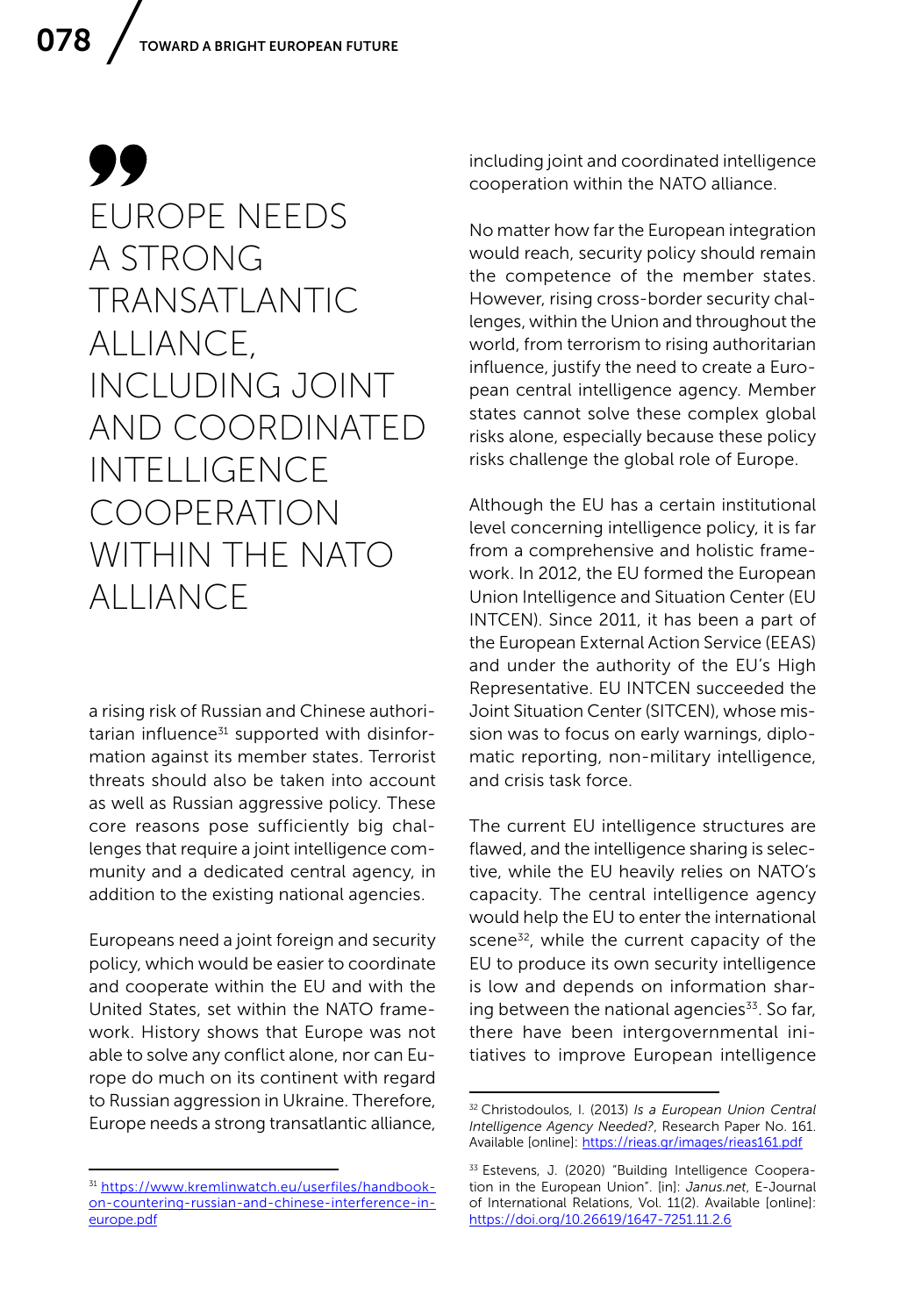cooperation. Therefore, the Intelligence College34 in Europe was established in 2019<sup>35</sup> and the letter of intent was signed in 2020 in Zagreb $36$ .

In 2015, Guy Verhofstadt, the leader of liberals in the European Parliament, emphasized that the European intelligence cooperation is a failure, and so he initiated the creation of a European intelligence agency and expressed the need to activate article 42 (7) of the Lisbon Treaty<sup>37</sup>, which guarantees assistance to member states that are victims of armed aggression on their territories<sup>38</sup>. Considering the terrorist attacks on Madrid, Brussels, Paris, and London, Verhofstadt concluded that Europe could not continue with a fragmented security policy. However, establishing a single European intelligence would not mean abolishing national security services<sup>39</sup>. Verhofstadt's proposal was to bundle all information about terrorists<sup>40</sup>. However, forming a new agency was opposed by the German foreign intelligence

# 77 THE CURRENT EU INTELLIGENCE STRUCTURES ARE FLAWED, AND THE INTELLI-GENCE SHARING IS SELECTIVE

agency (BND)<sup>41</sup>, as well as several member states.

## KEY POLICY RISKS TO THE EUROPEAN INTEGRATION

Rising populism and disinformation pose a significant risk for trust in the functioning of the current European institutions. There are many anti-EU narratives, claiming that the European Union is weak, paralyzed by conflicts, and unable to address crises<sup>42</sup>, that it is without democratic legitimacy, or that it is even totalitarian<sup>43</sup>.

Disinformation is connected with the erosion of Enlightenment values. Post-truth narratives and alternative fact approaches

<sup>&</sup>lt;sup>34</sup> This intergovernmental initiative fosters academic and professional views on intelligence-related topics and contributes to the strategic intelligence culture in Europe. For more information, see: [https://www.intelligence](https://www.intelligence-college-europe.org/)[college-europe.org/](https://www.intelligence-college-europe.org/)

<sup>35</sup> <https://www.intelligence-college-europe.org/>

<sup>36</sup>*Letter of Intent concerning the development of the Intelligence College in Europe* (2020). Available [online]: [https://www.intelligence-college-europe.org/wp-con](https://www.intelligence-college-europe.org/wp-content/uploads/2020/03/LoI-English.pdf)[tent/uploads/2020/03/LoI-English.pdf](https://www.intelligence-college-europe.org/wp-content/uploads/2020/03/LoI-English.pdf) 

<sup>37</sup> Euractiv (2015) *Verhofstadt Calls for Creation of EU Intelligence Agency*. Available [online]: [https://www.eurac](https://www.euractiv.com/section/justice-home-affairs/news/verhofstadt-calls-for-creation-of-eu-intelligence-agency/)[tiv.com/section/justice-home-affairs/news/verhofstadt](https://www.euractiv.com/section/justice-home-affairs/news/verhofstadt-calls-for-creation-of-eu-intelligence-agency/)[calls-for-creation-of-eu-intelligence-agency/](https://www.euractiv.com/section/justice-home-affairs/news/verhofstadt-calls-for-creation-of-eu-intelligence-agency/)

<sup>38</sup> Official Journal of the European Union (2012 *Consolidated Version of the Treaty of the European Union*. Available [online]: [https://eur-lex.europa.eu/resource.](https://eur-lex.europa.eu/resource.html?uri=cellar:2bf140bf-a3f8-4ab2-b506-fd71826e6da6.0023.02/DOC_1&format=PDF) [html?uri=cellar:2bf140bf-a3f8-4ab2-b506-fd71826e-](https://eur-lex.europa.eu/resource.html?uri=cellar:2bf140bf-a3f8-4ab2-b506-fd71826e6da6.0023.02/DOC_1&format=PDF)[6da6.0023.02/DOC\\_1&format=PDF](https://eur-lex.europa.eu/resource.html?uri=cellar:2bf140bf-a3f8-4ab2-b506-fd71826e6da6.0023.02/DOC_1&format=PDF)

<sup>39</sup> Verhofstadt, G. (2017) *Europe's Last Chance - Why the European States Must Form a More Perfect Union*, New York: Basic Books.

<sup>40</sup> NOS News (2016) *Ook na aanslagen Brussel is een Europese CIA nog ver weg*, March 28. Available [online]: [https://nos.nl/artikel/2095686-ook-na-aanslagen-brus](https://nos.nl/artikel/2095686-ook-na-aanslagen-brussel-is-een-europese-cia-nog-ver-weg)[sel-is-een-europese-cia-nog-ver-weg](https://nos.nl/artikel/2095686-ook-na-aanslagen-brussel-is-een-europese-cia-nog-ver-weg) [in Dutch]

<sup>41</sup> EUobserver (2017) *German Spy Chiefs Say 'No' to EU Intelligence Service*. Available [online]: [https://euobserver.](https://euobserver.com/justice/139311 ) [com/justice/139311](https://euobserver.com/justice/139311 ) 

<sup>42</sup> Greene, S. et al. (2021) *Mapping Fake News and Disinformation in the Western Balkans and Identifying Ways to Effectively Counter Them*. Available [online]: [https://www.europarl.europa.eu/RegData/etudes/](https://www.europarl.europa.eu/RegData/etudes/STUD/2020/653621/EXPO_STU(2020)653621_EN.pdf) [STUD/2020/653621/EXPO\\_STU\(2020\)653621\\_EN.pdf](https://www.europarl.europa.eu/RegData/etudes/STUD/2020/653621/EXPO_STU(2020)653621_EN.pdf)

<sup>43</sup> Hinšt, D. (2021) "Disinformation as Geopolitical Risk for Transatlantic Institutions", [in]: *International Studies*, Vol. XXI(2). Available [online]: [https://hrcak.srce.hr/cla](https://hrcak.srce.hr/clanak/388303 )[nak/388303](https://hrcak.srce.hr/clanak/388303 )